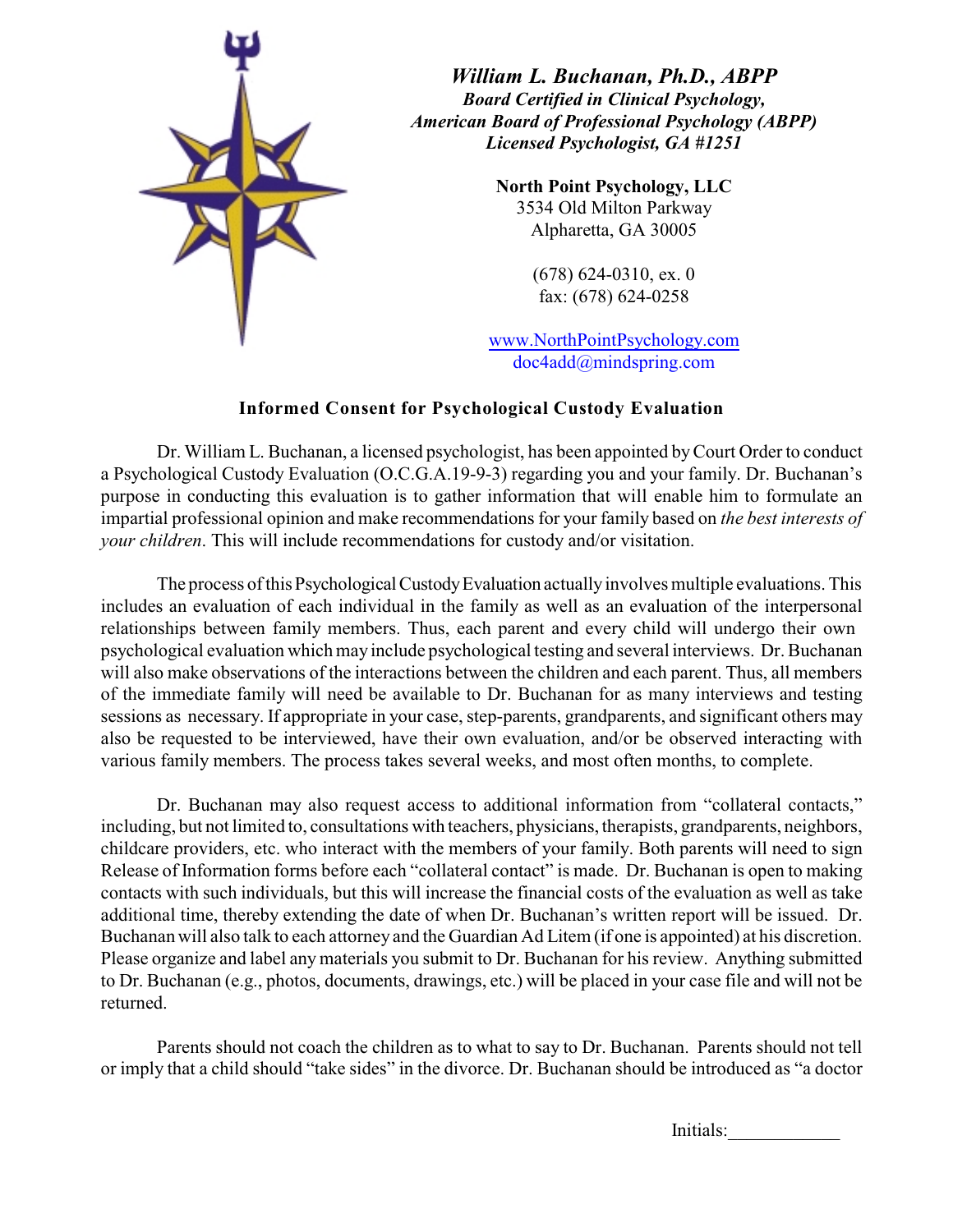who helps families decide how to handle problems and the children's time with each parent during (or after) a divorce."

Dr. Buchanan utilizes psychometrists to administer and score the psychological testing. Most often the psychometrists are doctoral students in clinical psychology under his supervision. Dr. Buchanan is totally responsible for the interpretation of the tests and the writing of the final report. During the administration of the psychological testing, no one may accompany you or your child. Spouses, children, parents, companions, etc. can serve as distractions. Dr. Buchanan also wants to gets honest and truthful responses and does not want the person being tested to be influenced in any way by another party.

In Psychological Custody Evaluations, Dr. Buchanan functions as an objective and impartial evaluator and not as a therapist. Thus, your interactions with Dr. Buchanan in the role of an individual undergoing a Court ordered Psychological Custody Evaluation will be different than if you were in the role of a patient undergoing therapy with him. Dr. Buchanan does not share his opinions about your case with either party until after the written report has been issued.

The principles of confidentiality and privileged communication are modified when a family participates in a Psychological Custody Evaluation. The general rules of confidentiality still apply to you and your family in that no information will be released to anyone not involved in the court proceedings without your written consent. However, any information obtained during this evaluation can and may be included in the written Psychological Custody Evaluation report and/or discussed with each party, their attorneys, and/or the Judge. Please do not mislead your children by telling them what they say to Dr. Buchanan is confidential, because it is not - it may be included in the custody evaluation report. Furthermore, information obtained from "collateral contacts" is not confidential as it too can be included in the Psychological Custody Evaluation report. If Dr. Buchanan testifies in your case, whether in deposition or on the witness stand, all information he obtained is open to discussion, and none of it is protected as privileged communication.

Although the Court has determined the method of payment for these evaluations and the Court does not pay for Dr. Buchanan's services, Dr. Buchanan will operate as though he is an impartial evaluator employed by the Court, regardless of the method of remuneration.

A separate document, the Psychological Services Contract, reviews Dr. Buchanan's billing policies and fees. However, a few issues are also covered here. Fees are based on services provided, including interviewing, testing, document review, phone conversations, consultation with other professionals, report preparation, etc. *The Psychological Custody Evaluation report will be written and issued only after all bills have been paid in full.* There are also *separate and additional fees* for depositions, court appearances, and consultations after the written report has been issued. Depositions and Court appearances are charged in half day increments at \$1800.00 per half day. Travel costs are additional if more than 25 miles from Dr. Buchanan's office. Fees are charged whether or not Dr. Buchanan actually testifies, since time waiting to testify is time away from the office thereby preventing Dr. Buchanan from seeing other patients and earning income for that period of the work day.

Initials: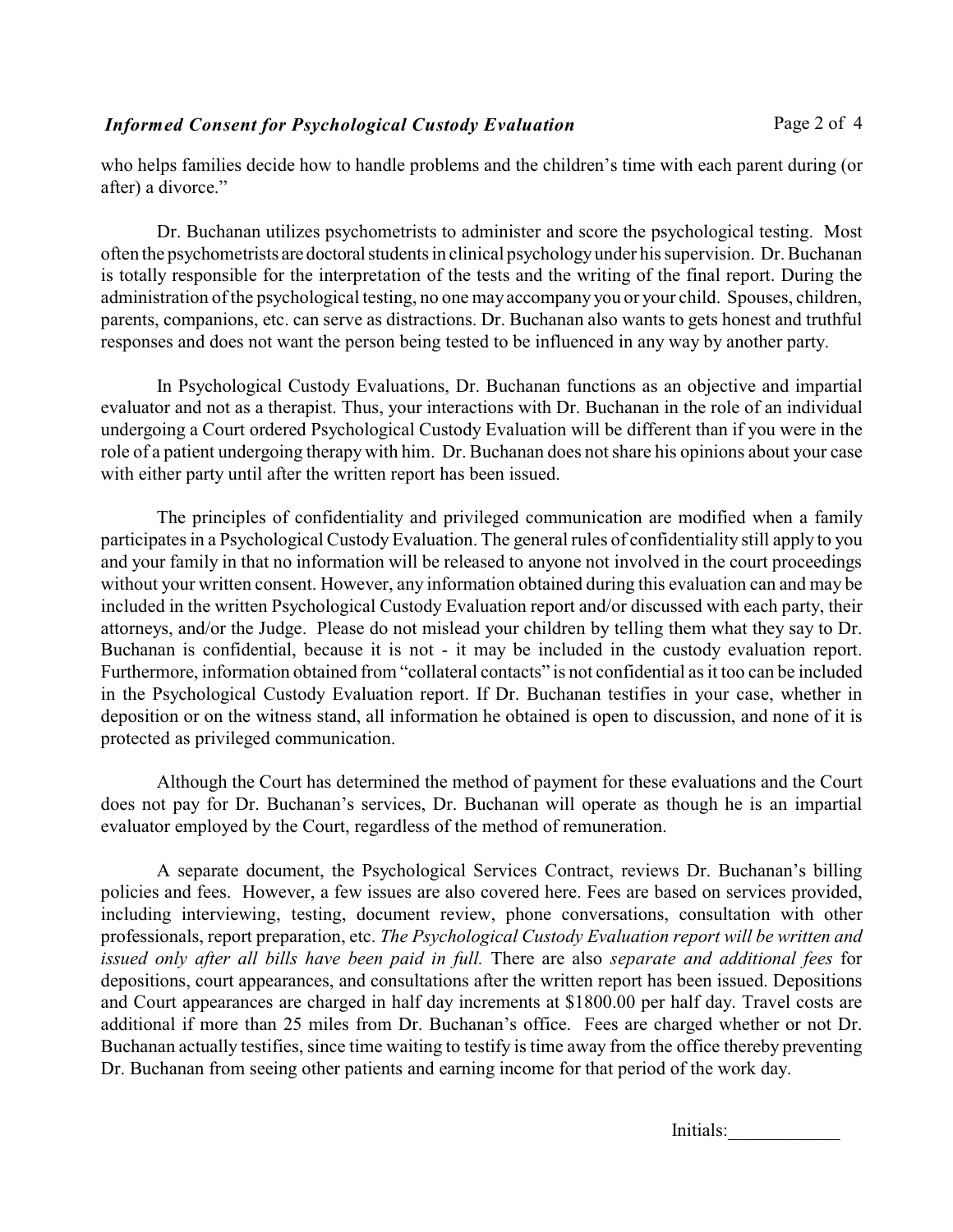The profession of psychology has not developed specific methods and procedures used for Psychological Custody Evaluations that are universally accepted. Neither the profession of psychology nor the State of Georgia has established specific criteria for assessment methods in Psychological Custody Evaluations. It should be noted that other psychologists use many of the same methods and procedures, while other psychologists may employ somewhat different methods and procedures. The criteria that Dr. Buchanan utilizes and the methods and procedures he uses have been chosen by him to reflect, in his judgement, a reliable and valid system of collecting the information necessary for a Psychological Custody Evaluation. Dr. Buchanan uses methods and procedures that he has many years of experience using and that address issues he believes are helpful in coming to a reasoned professional opinion regarding what is in the bests interests of your children. In the written Psychological Custody Evaluation, Dr. Buchanan will offer the Court conclusions and recommendations that are within a reasonable degree of psychological certainty. However, these conclusions and recommendations are not perfect or infallible but are reasoned professional opinions by a licensed psychologist.

It should be noted that it is impossible to have all the information regarding all individuals in a particular family. Also, not all information is necessary, helpful or relevant in determining what is in the best interests of the children. Dr. Buchanan always tries to balance obtaining necessary, sufficient and useful information vs. completing the report without adding unnecessary additional costs and time. Thus, Dr. Buchanan strives to be pragmatic and balance these issues.

Dr. Buchanan will try to complete the report in a reasonable amount of time. However, no guarantee can be made as to when the written report will be issued. This is because he can not tell in advance how many interviews will be necessary, how flexible the partys' schedules are for scheduling appointments, how many collateral interviews are needed, or how long it takes for Dr. Buchanan to obtain and analyze the information required to come to a reasonable professional opinion about your case.

In most cases, Dr. Buchanan's written report of the Psychological Custody Evaluation of your family will include recommendations regarding living arrangements, legal and physical custody, visitation, and other issues. However, the Court is not obligated to accept any of Dr. Buchanan's recommendations. The written report will be sent to the Judge, all attorneys and the Guardian Ad Litem at approximately the same time unless the Court has ordered another arrangement. If significant times elapses between the issuance of Dr. Buchanan's report and the date of the Court hearing, Dr. Buchanan may request additional interviews and consultations so to be updated of events and circumstances prior to providing testimony.

\*\*\*\*\*\*\*\*\*\*\*\*\*\*\*\*\*\*\*\*\*\*\*\*\*\*\*\*\*\*\*\*\*\*\*\*\*\*\*\*\*\*\*\*\*\*\*\*\*\*\*\*\*\*\*\*\*\*\*\*\*\*\*\*\*\*\*\*\*\*\*\*\*\*\*\*\*\*\*\*\*

| Initials: |  |  |  |
|-----------|--|--|--|
|           |  |  |  |